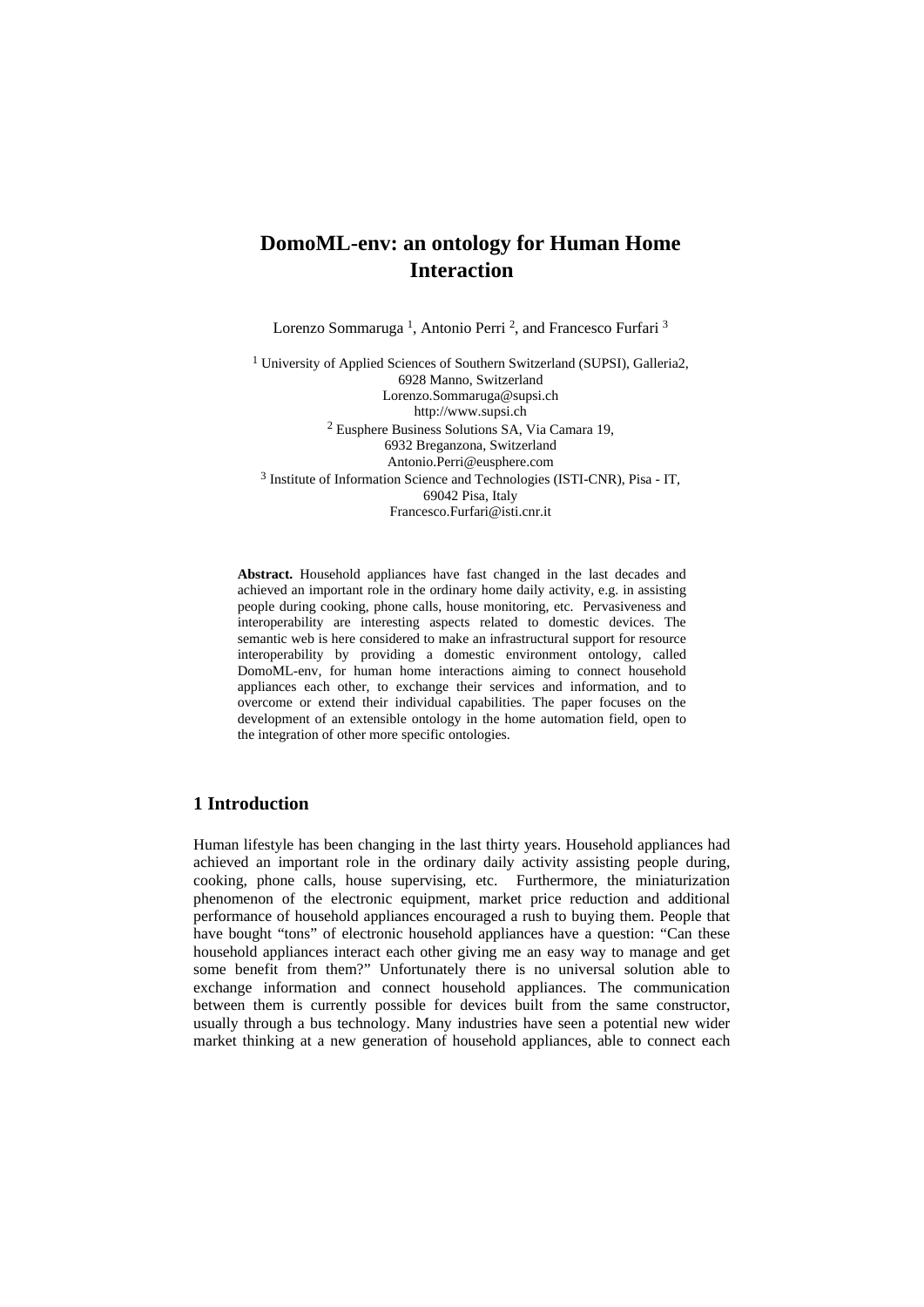#### 2 **Lorenzo Sommaruga 1, Antonio Perri 2, and Francesco Furfari 3**

other, exchange services and information and overcome or extend their individual capabilities.

On this trend, the idea of making a universal language, able to unify the needs and understanding of the domestic world is pursued in a project called DomoML [1]. And the semantic web is here considered to make an infrastructural support for resource interoperability and integration.

DomoML is a suite of XML based languages composed of three parts which cover environmental elements (DomoML-env) such as household appliances, walls, ceiling, doors, etc.; the universal understanding of any function that an element can have (DomoML-fun); the universal understanding of the communication message between elements (DomoML-com).

This paper focuses on the DomoML-env part describing the experience carried out at SUPSI-DTI and leading to the creation of an ontology about home automation, and its formalization in OWL. In addition, working within Marchiori's Perpception axis context of making semantic web easy [2], some simple real scenarios have been tested in a software prototype.

A number of relevant works in the field of device classification, pervasive computing, and home automation have been considered as starting points. They are here only mentioned in order to better understand the development context of the described work. For further details the specific references are suggested.

A previous home appliances classification done by EHS - European Home System [3] concerns mainly white and brown goods present in a domestic environment. The resulting EHS taxonomy is composed of four major classes including:

- *Meter reading,* which groups all measurement tools
- *HK-House Keeping,* which groups all household appliances and systems such as heating, air conditioning, security, etc
- *Audio and Video,* which groups all multimedia appliances
- *Telecommunication,* which groups all tools able to establish a communication.

Starting from this existing classification of home appliances, a taxonomy of all possible elements/objects present in a domestic environment has been analyzed considering not only devices.

A previous work with relevant objectives about pervasive computing is the SOUPA Project [4]. In this work a Standard Ontology for Ubiquitous and Pervasive Applications (SOUPA) is defined and expressed using the Web Ontology Language (OWL). It includes modular component vocabularies to represent intelligent agents with associated beliefs, desires, and intentions, time, space, events, user profiles, actions, and policies for security and privacy.

Another work about home automation is NICHE (Natural Interaction in Computerized Home Environment) [5], a project started by the Domotics Lab at ISTI-CNR. A relevant aspect of NICHE investigation concerns the ability to capture the unbounded variety of home environments in an incremental way, i.e. in their dynamically evolving aspects. Ideally, the user should be able to deal with new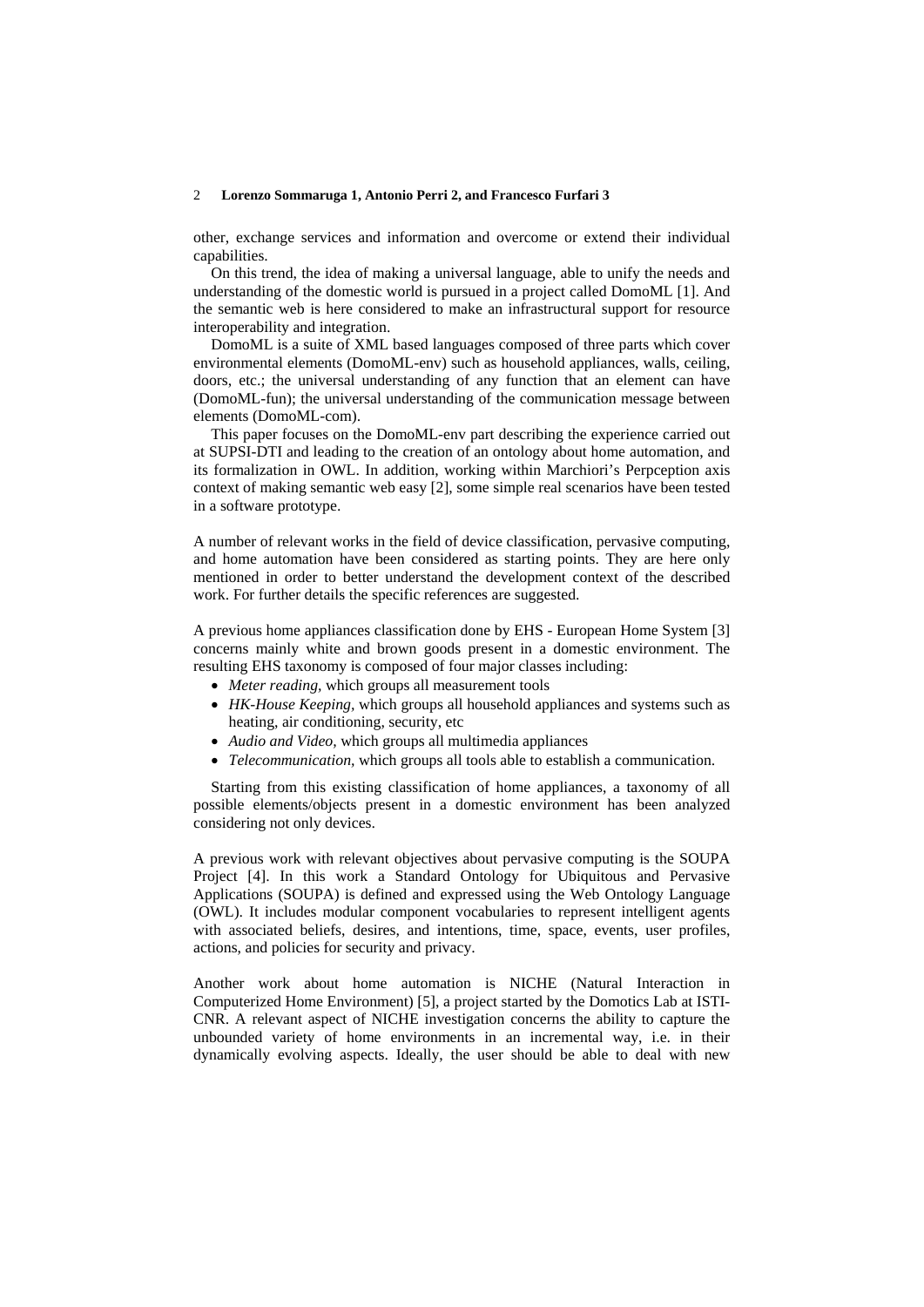devices, automatically discovered and integrated in the home system, and interact through the implicit context each specific device carries with itself. For example, in using a TV we would like to be able to use concepts such as "film", "actor", "talk show" to take full advantage of next generation distributed smart services. To date the use of a semantic layer in the domain of home networked devices mainly concerns the specification of executed commands, the categorisation of available devices and the mapping between different home protocols. From this point of view the envisioned DomoML suite not only deals with the interoperability issues, but captures all relevant aspects of the environment and agents that modify it. In particular, in the NICHE architecture, DomoML represents the glue among the integration middleware based on OSGi Platform (see also [6]) and the communication middleware on which autonomous agents execute advanced services.

# **2 The DomoML-env Ontology**

Within DomoML, DomoML-env is a vocabulary through which is possible to define physical resources of a domestic environment. Resources are described through a standardized mark-up language based on RDF/XML, which any appliance constructor (or integrator) can use to describe and represent its own products. The adhesion to the DomoML-env will guarantee to different constructors that their appliances will be able not only to communicate with other DomoML-env compliant devices, but also to share semantics mainly about their functionalities, and interoperate on more complex integrated operations. More intelligent complex or macro behaviours may hence emerge from the composition of individual micro behaviours, contributing to the overall home-system behaviour.

#### **2.1 Classification**

The DomoML-env taxonomy has been elaborated on the basis of an analytical revision of the EHS taxonomy. The new classification has two main objectives: 1) to strengthen the EHS taxonomy including also stationary elements as wall, floor, table etc.; 2) to break up domestic environment elements into elementary components, e.g. a radio can be fragmented into simple elements such as on/off switcher, tuning switcher, balance switcher, volume switcher, speakers, etc.

This new type of classification allows for an easier element aggregation and greater flexibility of the whole system, making the environment open to the integration of new devices or building objects and increasing their potential coordinated interactions.

A number of super-classes have been abstracted at a higher level in order to encapsulate functionally similar components (Fig. 1). These classes include:

- *Building-Equipment,* which groups all house appliances
- *Component,* which groups all simple elements as switches, valves, sensors, etc
- *Core-Foundation,* which groups all technical or basic elements that a *Component* needs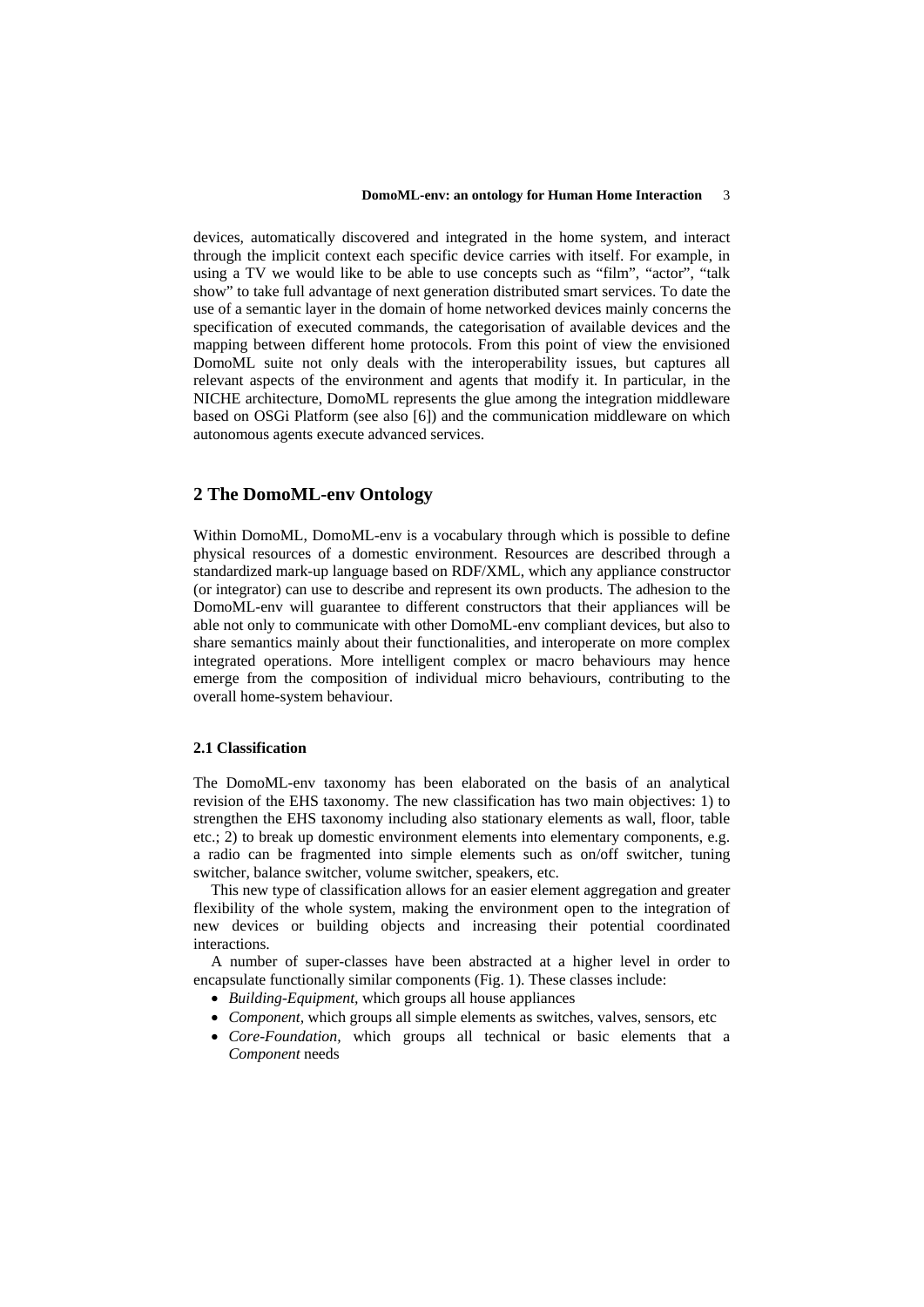#### 4 **Lorenzo Sommaruga 1, Antonio Perri 2, and Francesco Furfari 3**

- *Building-Environment,* which groups all the macro infrastructural components of an house as kitchen, dining room, etc
- *Location,* which defines the location of each element or object within the domestic environment, allowing establishing spatial relationships.



**Fig. 1.** Main DomoML-env taxonomy elements

The super-classes have been branched in order to detail the classified domestic elements. An excerpt of a sub branch for the Household appliances is presented in Fig. 2 detailing in particular the brown and white goods.

It is worth noting that some similarities with EHS exist, such as a correspondence of the DomoML-env *Building-Equipment* to the EHS' *House-keeping*.

### **2.2 OWL formalization**

On the basis of the taxonomy, an ontology has been then formalized in OWL in order to represent all the home elements in XML/RDF format, i.e. household appliances, furniture, audio/video, communication systems, etc., and some general relationships among the classes. The expressive power of XML/RDF has been used to formally describe elements of the domestic environment and some of their accessible functionalities. For example, a simple midi player instance can be represented as:

#### <rdf:RDF

```
 xmlns="http://www.supsi.ch/owl/DomoML/0.9/DomoML-env.owl#" 
   xmlns:domoML-fun="http://www.supsi.ch/.../0.9/DomoML-fun.owl#" 
   xmlns:rdf="http://www.w3.org/1999/02/22-rdf-syntax-ns#" 
   xmlns:rdfs="http://www.w3.org/2000/01/rdf-schema#"> 
   <MIDICDPlayer rdf:id="SonyH450" SerialNumber="98761155" 
             ModelNumber="450" ModelName="Sony H450 MIDI Player"> 
       <hasFunctionVolume 
                     rdf:resource="domoML-fun:Volume" rdf:ID="volume"> 
              <volumeState>0.5</volumeState> 
      </hasFunctionVolume> 
   </MIDICDPlayer> 
</rdf:RDF>
```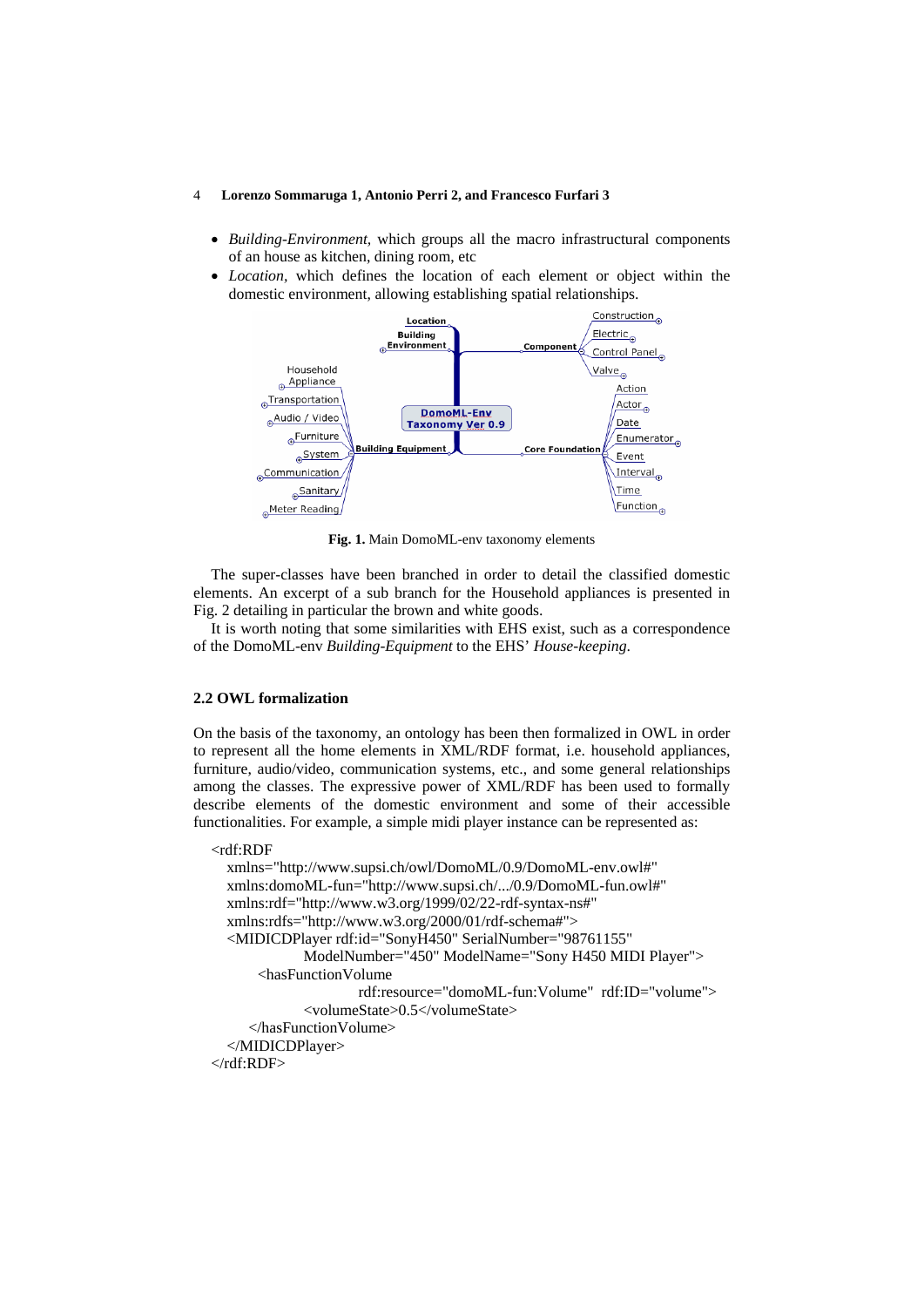#### **DomoML-env: an ontology for Human Home Interaction** 5



**Fig. 2.** A DomoML-env taxonomy excerpt detailing the household appliances

The DomoML-env classification has been formalized in a set of 200 OWL classes, reflecting the taxonomy super-classes and sub classes hierarchy. The resulting ontology, on the basis of OWL syntactic mechanisms, allows a very flexible expressive power for describing domestic resources in RDF. Thus, a disaggregating component description of devices permits a finer depiction grain, enhancing the aggregation and flexibility of the whole system, towards an open interoperability integration of new devices or building objects.

### **2.3 Ontology rationales, management and evolution**

The DomoML-env ontology so far defined is an initial step of defining a shared ontology for an open and dynamic environment. Due the nature of the home environment and to the involvement of different players with commercial aims, a shareable ontology should arise from a common understanding of a larger community. This can be technically obtained thanks to the OWL modular mechanism of external ontology import and class/property equivalence. A similar approach is considered also in the SOUPA work [4] where a shared ontology, which combines many useful vocabularies from different consensus, is defined for supporting pervasive computing applications.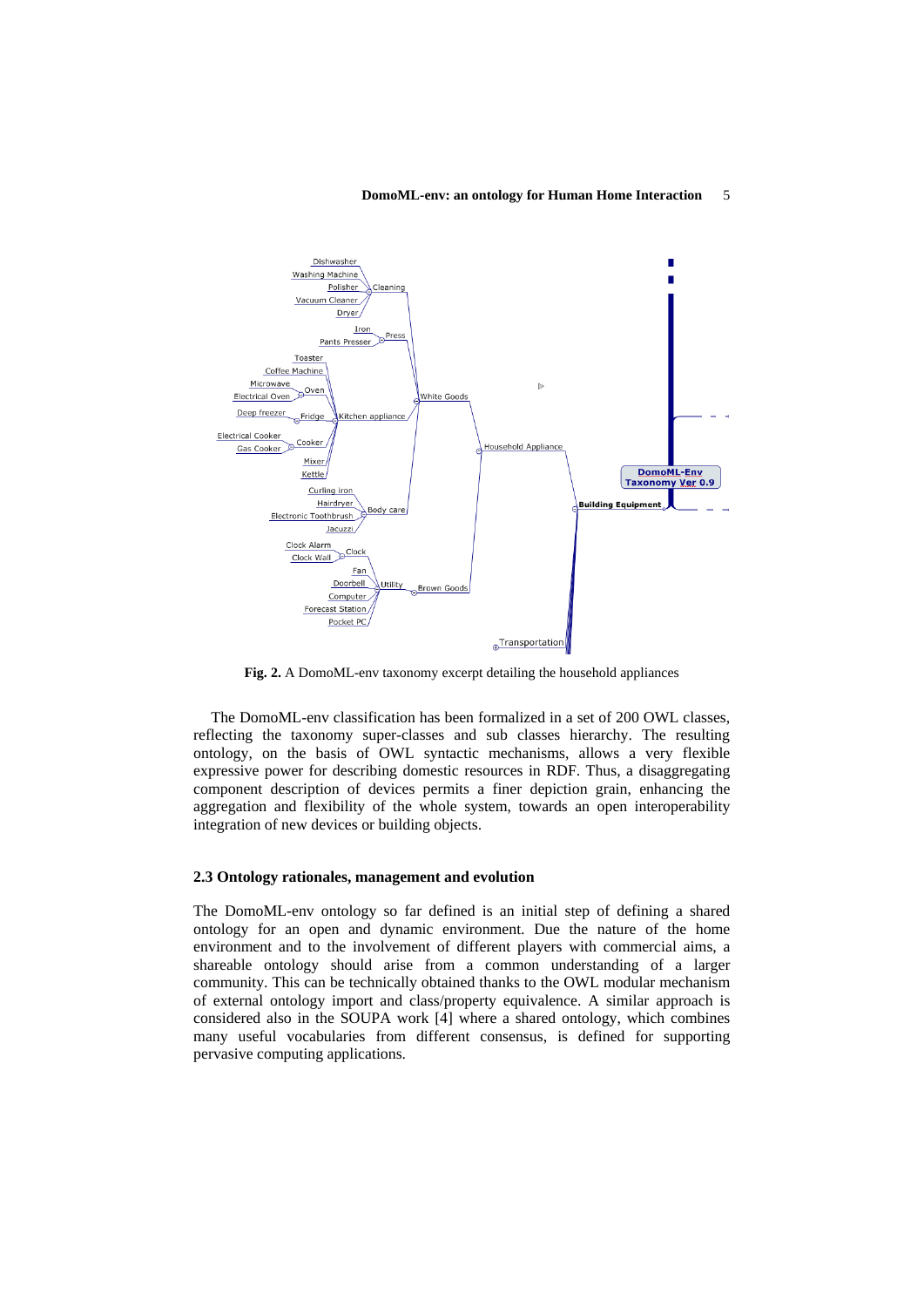#### 6 **Lorenzo Sommaruga 1, Antonio Perri 2, and Francesco Furfari 3**

Within our context, DomoML-env has been formalized in the form of OWL ontology in order to guarantee the interoperability of domestic resources through semantics sharing. This ontology, although in a preliminary version, aims to be a first generic reference formalization, available to be shared among business players, i.e. companies and/or institutions. In addition, the basic ontology is open to extensions which can better detail, specify, and eventually specialize particular resources or devices according to specific builder constraints. The owl:import and rdf:subClassOf are some of the OWL mechanism which allows it.

Thanks to the DomoML-env ontology, a number of resources, ranging from electrical devices to furniture, can be described with the help of metadata and represented in RDF. This contributes to the generation of a domestic semantic web in an a open and extensible way, on which further elaboration can be done, such as making inferences, but above all establishing useful interactions. The device interoperability so obtained is potentially open to any sort of helpful interactivity which could be established by composition of individual ones. Ambient intelligent scenarios are typical examples of this constructive composition, where sensor/actuator input and output are connected.

In order to obtain a soft integration between the device operational level and its application level, a DomoML wrapper is considered at the interface level. Devices are hence seen as black boxes where necessary functionalities are exposed in term of objectProperties described in the RDF resource instances. For example, the possibility of controlling oven temperature of an electrical cooker is simply represented in an RDF instance through the addition of the following owl:objectProperty relating the cooker to an oven temperature selector:

<ElectricalCooker rdf:ID= "ELC5960">

<hasOvenTemperatureSelector

rdf:ID="ovenTemperatureSelector">.

This representation, more generally, allows specific component properties to be exposed and elsewhere exploited for control, interoperability and composition.

The current ontology is to be augmented by the definition of generic rules working on the resources and their properties (data and relations). Inferences of these rules can establish useful complex behaviors of the whole domestic system (e.g. safety/security monitoring system).

Firstly, in the existing prototype, we have analyzed and experimented with the level of resource (device) representation, and a simple direct mechanism of querying the semantic web has been established. Next step will be to study and try to use the formal standard languages, which, although not yet standardized, may provide a more sophisticated inference mechanism. This approach will have to consider, for instance, appropriate languages for rules and inference like W3C's RuleML [7], SWRL[8], or, as it has been previously experimented in a NICHE prototype, like metalog [9].

## **3 Prototype**

The resulting language, called DomoML-env, has been used in an experimental prototype (completed by the other DomoML components, i.e. the functional language DomoML-fun, and the communication language DomoML-com). Some scenarios